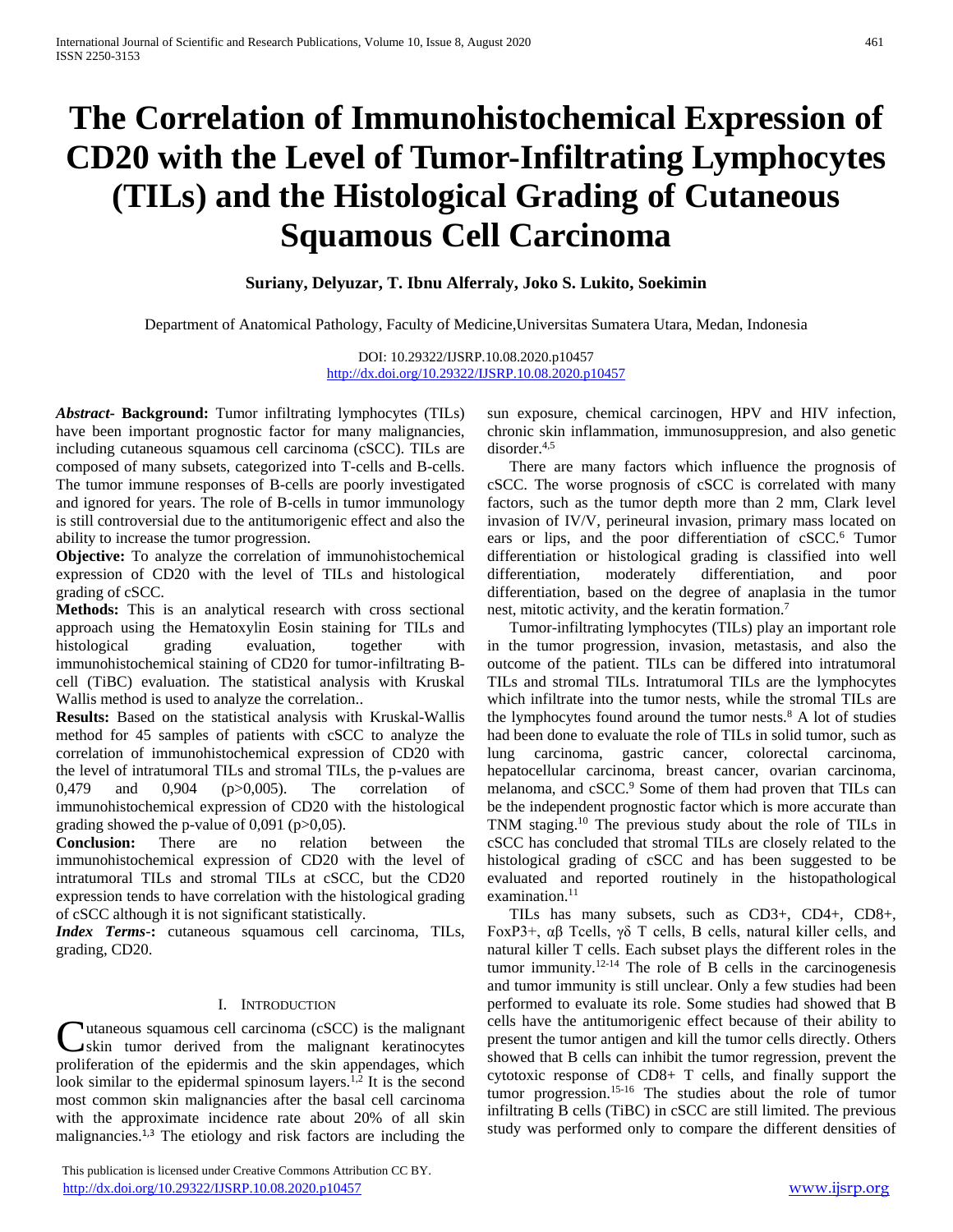CD20 in cSCC patients with renal transplantation and the immunocompetent patients of cSCC. CD20 is a membraneembedded surface molecule which is commonly used to evaluate B-cells. CD20 is expressed on every stage of B cell differentiation, except the plasma cells.17-18 This study is aimed to evaluate the correlation between the immunohistochemical expression of CD20 with the level ot TILs and histological grading of cSCC, as B cells, expressed by CD20 is part of the TILs.

## II. MATERIAL AND PRODUCT

This is an analytical study with cross sectional approach, conducted at the Anatomical Pathology Laboratory of Faculty of Medicine, Universitas Sumatera Utara and also at the Anatomical Pathology Unit of Haji Adam Malik Medan General Hospital. This research was held from July 2019 until June 2020, after approved by Universitas Sumatera Utara and Haji Adam Malik General Hospital Health Research Ethics Committee.

The sample size needed for this research was calculated based on the the minimum sample size formula and at least 43 samples were needed. We used 45 samples from the slide and the paraffine blocks of the patients diagnosed as cSCC. The inclusion criteria for this research were patients' slides or paraffine blocks with a pathological diagnosis of cutaneous squamous cell carcinoma which are adequate and representative with epidermal and dermal structures. The exclusion criteria included the following: (1) Slides or paraffine blocks contained minimal tissues that are not possible to be cut again for immunohistochemical staining; (2) Slides only showed the tumor cells with minimal stromal area for evaluation of TILs.

Histological grading and the level of TILs infiltration were evaluated independently by researcher, together with two pathologist using Olympus CX23 microscope. The histological grading of the cutaneous squamous cell carcinoma is based on the degree of differentiation and keratinization and divided into: (1) Well differentiated cSCC, characterized by squamous epithelium that is easily recognisable with abundant of keratinization. The epithelium is obviously derived from squamous epithelium and intercellular bridges (prickles) are readily apparent. The tumors display minimal pleomorphism and mitotic figures are mainly basally located; (2) Moderately differentiated cSCC falls in between the well differentiation and poor differentiation. The epithelial structures are more disorganized in which the squamous epithelial derivation is less obvious. Nuclear and cytoplasmic pleomorphism are more pronounced. The mitotic figures, including the atypical mitosis, can be found more easily. Tumors show less keratinization, often being limited to the formation of keratin pearls; (3) Poorly differentiated cSCC, is more difficult to establish the true nature of the lesion, unless intercellular bridges or small foci of keratinization are found. Tumors showed highly atipia nuclei with lots of mitotic figures.<sup>19-20</sup>

The level of TILs infiltration was determined after evaluate all the fields. TILs infiltration was divided into intratumoral TILs and stromal TILs. Intratumoral TILs are lymphocytes which infiltrated into the tumor nests and were in contact with the tumor cells, while stromal TILs are lymphocytes which infiltrated surrounding the tumor nests. TILs infiltration were

 This publication is licensed under Creative Commons Attribution CC BY. <http://dx.doi.org/10.29322/IJSRP.10.08.2020.p10457> [www.ijsrp.org](http://ijsrp.org/)

categorized into four level: (1) Score 0 for no infiltration of lymphocytes; (2) Score 1 for minimal lymphocytes infiltration which were less than 10 cells / HPF; (3) Score 2 for moderate lymphocytes infiltration in which lymphocytes could be seen easily, but not in large aggregates; (4) Score 3 for massive infiltration in which the infiltration the lymphocytes formed large aggregates and could be found in 50% tumor area.<sup>21</sup>

Paraffine blocks were also cut once for immunohistochemical staining. Immunostaining was performed by using CD20 (L26) monoclonal mouse anti-human clone ready-to-use from Leica. Positive control was human tonsil. The CD20 expression was observed at the cell membrane. The density of the CD20 expression was categorized into three level: (1) Score 0 for no discernible infiltrates; (2) Score 1 for scattered cells without dense infiltrates; (3) Score 2 for dense infiltrates with formation of tertiery lymphatic structures (TLS).<sup>22</sup>

## III. RESULT

From 45 samples of cSCC which were evaluated ini this study, 19 cases (42,22%) were well differentiated tumors, 16 cases (35.56%) were moderately differentiated tumors, and 10 cases (22.22%) were poorly differentiated tumors. Evaluation for intratumoral infiltration of TILs showed that 13 cases (28.88%) had minimal infiltration of intratumoral TILs, 25 cases (55.56%) had moderate infiltration of intratumoral TILs, and 7 cases (15.56%) had massive infiltration of intratumoral TILs. Evaluation for stromal infiltration of TILs showed that only 3 cases (6.67%) had minimal infiltration of stromal TILs, 16 cases (35.55%) had moderate infiltration of stromal TILs, and 26 cases (57.78%) had massive infiltration of stromal TILs. The distribution samples for immunohistochemical staining of CD20 showed that 10 cases (22.22%) had no discernible infiltration of B cells (no expression of CD20), 29 cases (64.45%) had scattered B cells without dense infiltrates, and 6 cases (13.33%) had dense infiltrates of B cells with the formation of TLS.



Figure 1. TILs infiltration. A. Intratumoral TILs, score 1. B. Intratumoral TILs, score 2. C. Intratumoral TILs, score 3. D. stromal TILs, score 1. E. Stromal TILs, score 2. F. Intratumoral TILs, score 3.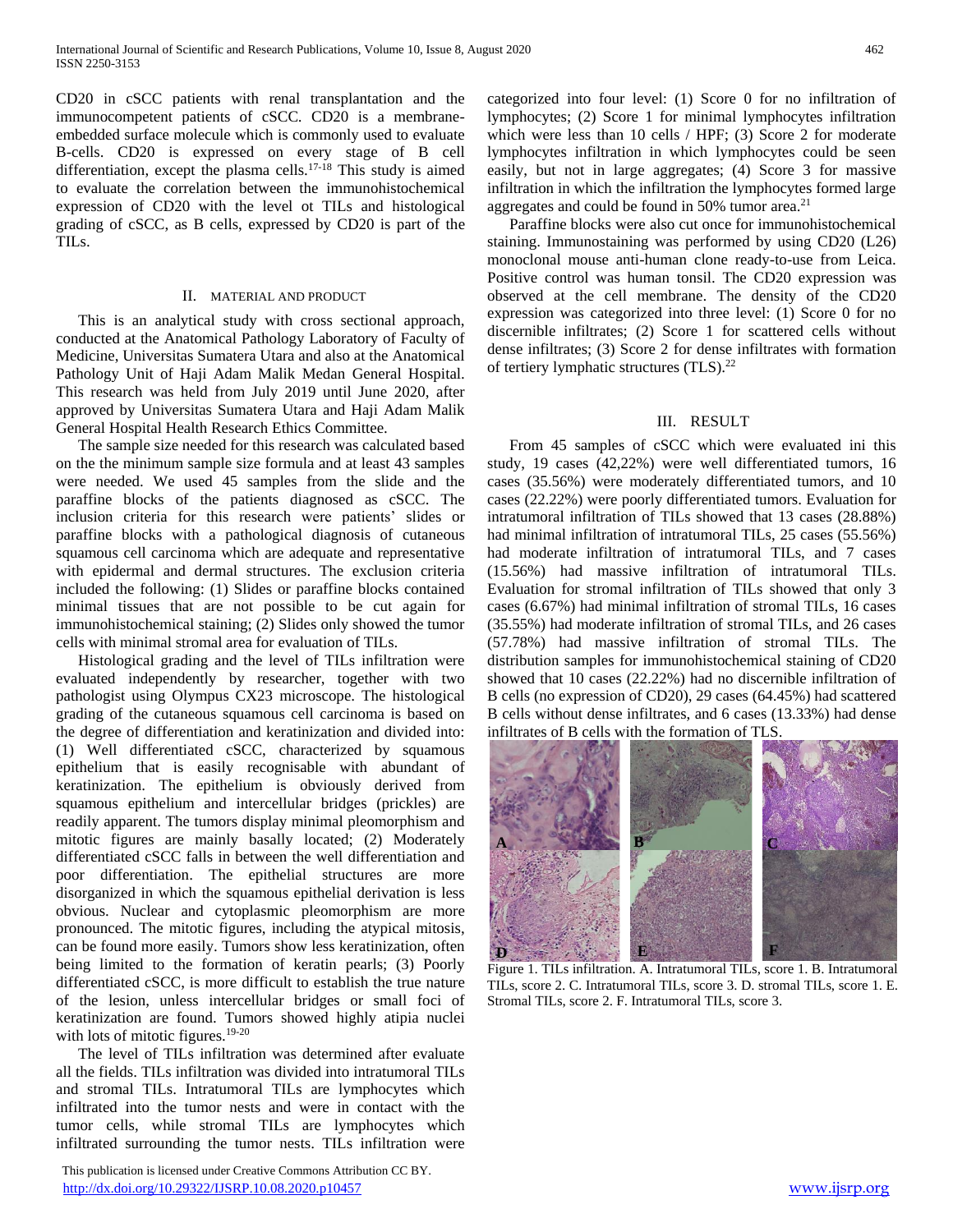

Figure 2. Imunohistochemical expression of CD20. A. Score 0 (no discernible infiltrates) B. Score 1 (scattered cells without dense infiltrates. C. Score 2 (dense infiltrates with formation of TLS)

Statistical analysis with Kruskal-Wallis method showed that no statistical correlation was found between the immunohistochemical expression of CD20 with intratumoral TILs infiltration (p-value  $= 0.479$ ) and stromal TILs infiltration  $(p-value = 0.904)$  at cSCC. There is a tendency of correlation between the immunohistochemical expression of CD20 and histological grading of cSCC, although statistical analysis was not significant enough with the p-value of  $0.091$  (p-value  $>$ 0.005). The data are available in table 2, table, 3 and table 4 (see below).

## IV. DISCUSSION

Histological grading has been one of the important prognostic factors for many solid malignant tumors, including cSCC. Lots of previous studies had been conducted to evaluate the role of immnune response for the tumor development and progression. It had been proven that tumor-infiltrating lymphocytes (TILs) can be one of the important factors that impact the prognosis of malignancy.<sup>10</sup> Stromal infiltration of TILs are evaluated more commonly in many malignant tumors, such as breast cancer, squamous cell carcinoma of the head and neck, ovarian cancer, prostatic adenocarcinoma, etc.<sup>9</sup> A recommendation had been proposed to evaluate the TILs infiltration in breast cancer by the International TILs Working Group and stromal TILs are suggested to be evaluated for this purpose.<sup>23</sup> In the previous study about TILs in cSCC, stromal TILs had been proven to have a strong correlation with the histological grading of  $cSCC<sup>11</sup>$ .

TILs are actually composed of many subsets, such as CD4+, CD8+, FoxP3+T cells, αβ T cells, γδ T cells, B cells, natural killer cells, and natural killer  $T$  cells.<sup>12-13</sup> Each subset plays its role in the tumor immunity response. Although B cells are not the major component of TILs, B cells are believed to have a significant role in the immune response because of their ability in producing the humoral antibodies, facilitating the response of T cells, presenting the antigen, and also their direct cytotoxity capabilities against the tumor cells.17,24 Studies about the tumor infiltrating B cells (TiBC) had been done for malignancies in many organs, such as the non-small cell lung carcinoma, prostatic adenocarcinoma, ovarian cancer, colorectal carcinoma, uterine cervix cancer, and also breast cancer.<sup>16</sup> Garaud, *et al*. had concluded that the higher density of B cells infiltration in the triple negative breast cancer and HER-2 enriched breast cancer has a correlation with the better outcomes.<sup>25</sup> Mullins, *et al*. did not evaluate the density level of B cells infiltration in colorectal carcinoma, but they focused to study about the ability of B cells in presenting the tumor antigen and secreting the immunoglobulin A, G, and M.<sup>26</sup>

B cells, together with the T cells, will form the TILs aggregation which is best known as tertiery lymphoid structures (TLS). B cells can be evaluated from their surface molecule expression and many studies had used CD20 because CD20 is expressed in every stage of B cell differentiation, except the plasma cells.17-18 The correlation of the immunohistochemical expression of CD20 and the TILs infiltration, including the intratumoral and stromal infiltration, did not show the statistical correlation based on the Kruskal-Wallis statistical analysis method. Probably, this is due to the composition of cutaneous immune cells types and their ways of migration. CD8+ T cells are more commonly found at the epidermis, while the CD4+ T cells are found mostly at the dermis. The CD4+ T cells and CD8+ T cells will circulate continuously between the skin and the draining lymph node and play an important role in detecting the tumor cells. The migration of the CD8+ T cells are mostly determined by CCL27, a chemokine produced by the keratinocytes. The homing of T cells at the skin is generally determined by the memory cells which express CD45RO+. The memory cells which express these surface molecules are the memory T cell. This indicates that the migration pattern and homing of T cells at the skin are determined by the previous antigen at the same tissue.<sup>27</sup> The presentation of tumor antigen to the T cell lymphocytes can be conducted by the dendritic cells and also the B cells. The dendritic cells only initiate the immune response, while the B cells can give persistent stimulation and can recognize the specific antigen even in the low concentration of the antigen, therefore the antigen can be presented to the T cell persistently and the anergy of  $T$  cells can be avoided.<sup>28</sup> B cells also induce the proliferation of T cell. However, normally, the B cells are only found in a very small proportion at the skin and also at TILs component.<sup>17,29</sup> The migration of the B cells to the skin includes many important stages. After produced at the bone marrow, B cells will migrate to the secondary lymphoid organs, such as spleen, peripheral lymph nodes, lymphoid tissues of the gastrointestinal tract and also the mesenteric lymph nodes. At the secondary lymphoid organs, the maturation and differentiation of B cells to become the immunocompetent of effector cells are occurred. Then the mature B cells will circulate to the peripheral tissues. The migration is controlled by a lot of interaction between the unique combination of specific adhesion molecules (selectin and integrin) with the chemokines and their receptors. Nevertheless, these processes are particularly occurred at the gastrointestinal tracts, while the mechanism of migration and recruitment of B cells to the skin have yet been understood. Recent finding showed that the chemokines for homing system of T cells are also identified at the B cells. The exact signaling for the last stage of the lymphocyte trafficking involves the transmigration of cells across the vascular endothelia, which may include ICAM-1, vascular cell adhesion molecule (VCAM)-1, and CD47, but they are still being investigated.<sup>29</sup>

The formation of tertiery lymphoid structure (TLS), which had been categorized as score 3 of TILs infiltration in this study actually involves many types of cells, such as lymphoid tissueinducer cells, stromal cells, dendritic cells, B cells, and also the subpopulation of T cells. $30-31$  In the pathological condition, the reactive stromal cells will produce signaling matrix to induce the specific tissue to overexpress lots of inflammatory mediators, such as CCL21 and CXCL13 and also recruit the leucocyte to the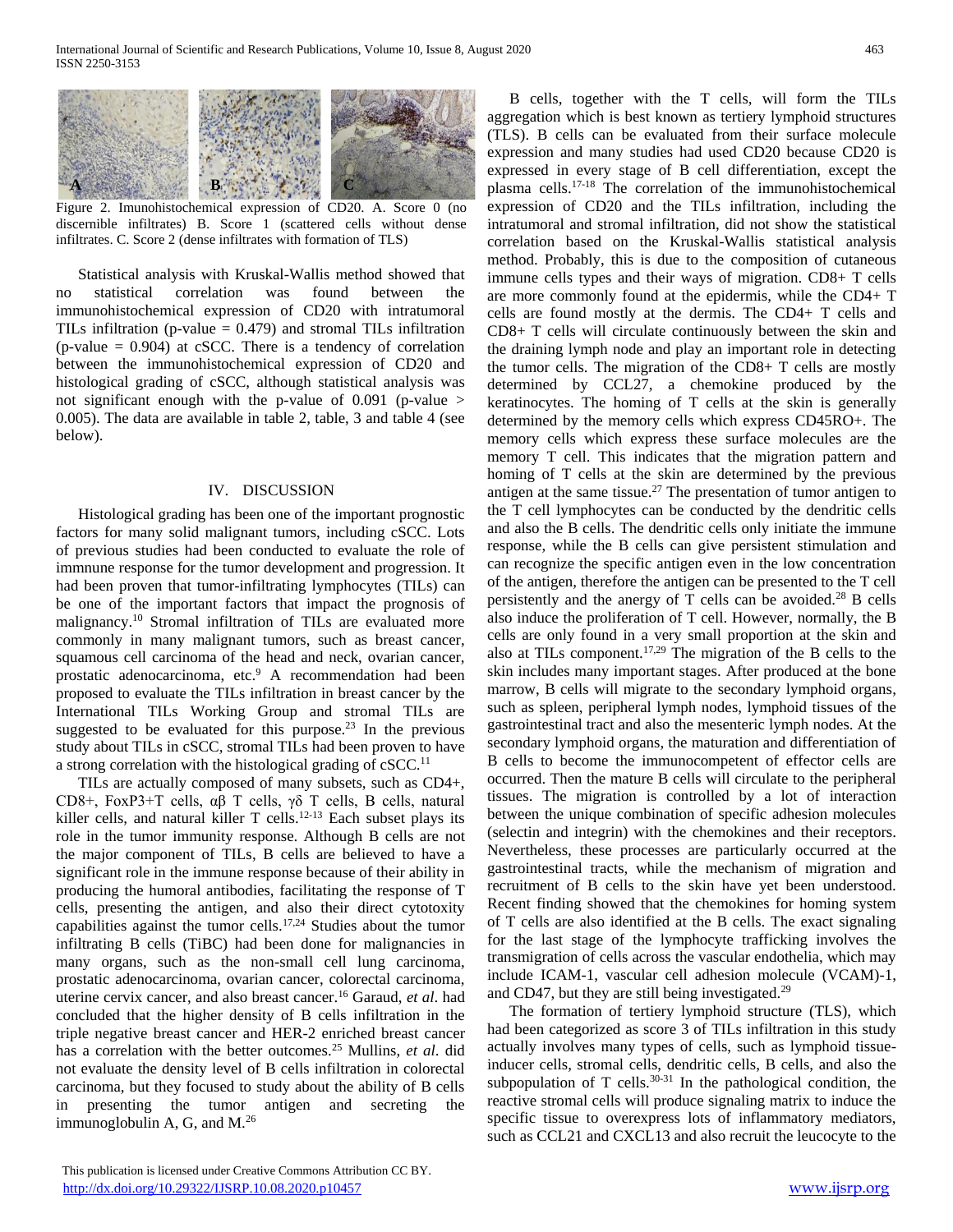local lesion to form the TLS. TLS is a tertiery lymphoid structure, formed by the lymphocyte aggregation which is located ectopically at non-lymphoid organs. TLS contain of B cells, dendiritc cells, CD4+ T cells, and also CD8+ T cells. TLS plays an important role in the recruitment, activation and proliferation of B cells and T cells.31-32 Recent studies had shown that TLS increase the lymphocytes recruitment by expressing CXCL10, CXCL12, CXCL13, CCL19, and CCL21. Transforming growth factor-β can increase the ability of CD8+ T cells at the peripheral circulation to recruit B cells to the tumor mass by expressing CD103 and secreting CXCL13. Inhibition of TGF-β will stop the production of CXCL13 and downregulate the recruitment of B cells, These indicate that the activation of CXCL13, CD103, and CD8+ T cells are closely related to the recruitment of B cells and the TLS formation.<sup>31</sup>

The histological grading of cSCC is based on the degree of anaplasia in the tumor nests, mitotic activities, and the keratin formation. Tumors with high proliferation usually show higher histological grading.<sup>7</sup> Control of tumor development is affected by the the ability of immune respon to recognize and eliminate the tumor cells. Interaction of various immune cells at the tumor microenvironment can cause the antitumorigenic or protumorigenic effects.12-13 Statistical analysis with Kruskal-Wallis method to evaluate the correlation of immunohistochemical expression of CD20 with the histological grading of cSCC showed that there was a tendency of correlation between them, although it was not statistically significant. This is probably due to the dual role of B cells in tumor immunity, to inhibit the tumor progression and also tu increase the proliferation of tumor cells.<sup>31,33</sup>

Inhibition of tumor growth is related with the ability of tumor-infiltrating B cells (TiBC) in producing antibodies, forming the antigen-antibody complex, presenting the tumor antigen, and secreting the cytokines in order to eradicate the tumor cells or to influence the function of immune cells in the microenvironment of tumor. If the tumor growth can be inhibited, then the diffentiation of tumor will be better. $31,34$ 

Production of antibodies is the important way of B cells to show the antitumor immune response. Studies had concluded that B cells could neutralize the antibodies, prepare antibodies, and form the antibody-antigen complex. A research showed that TiBC can be activated by MCA205 tumor cells. After being activated, TiBC will produce IgG2b antibodies which will specifically bind the tumor cells and produce the antitumorigenic effect. The research also indicated that TiBC would eradicate the tumor cells which were wrapped in the IgG through the antibodydependent cell-mediated cytotoxity or dissolve the tumor cells by the antibody-mediated activation of the complement system.<sup>31</sup>

Activated B cells also have main function as antigen presenting cells (APC). Various studies had shown that costimulatory molecules, chemokines, and adhesion molecules at the surface of B cells are highly expressed under the influence of antigen receptors, lipopolysaccharides, and CD40 ligand, thus increase the ability of B cells as APC. Activated B cells by CD40 ligand can express chemokines and costimulatory factors, such as CCL2, CXCR4, CCL5, CXCL5, and CXCL10 and induce antigen-specific CD8+ T cells and CD4+ T cells to produce antitumor immune response. TiBC also present antigen even in the low concentration of antigen for a long period. This is very

 This publication is licensed under Creative Commons Attribution CC BY. <http://dx.doi.org/10.29322/IJSRP.10.08.2020.p10457> [www.ijsrp.org](http://ijsrp.org/)

important for the persistency and proliferation of tumorinfiltrating  $T$  cells and the antitumor immune effects.<sup>31</sup> Tumorinfiltrating T cells consist of many subsets. At the epidermis, the most common T cells are CD8+ T cells which have a strong relationship with the better prognosis and survival for patients with malignant tumors. Besides that, the high level of CD8+ T cells also can be found at the tumor with less aggresivity or tumor with better differentiation.<sup>8,27</sup>

B cells also secrete many cytokines to regulate the tumor immunity. Be-1 cells, which are initiated by T helper1 cells (Th1 cells) and antigen, will produce the cytokines, such as IFN-γ, TNF-α, and IL-12. The Be-2 cells, which are initiated by Th2 cells, will produce IL-2, IL-13, TNF- $\alpha$ , IL-6, and IL-4.<sup>31,35</sup> These cytokines play important roles in antitumor immune responses. Studies had shown that IL-12 will induce the production of various other cytokines, such as IFN-1 and also increase the proliferation and antitumorigenic effects of T lymphocytes and NK cells. TiBC also interact with the microenvironment of tumors and play their roles. The most important interaction in tumor immunity can be seen in the interaction of B cells and T cell, which can form the TLS. The density of TiBC (evaluated from the immunohistochemical expression of CD20) is also related with the expression of granzyme B and IFN-1, which are the markers for activation of the cytotoxicity of T cells and NK cells. Therefore, the density of TiBC is actually related with the activation of CD8+ T cells and CD56+ NK cells in the microenvironment of tumor.31,36

B cells also have negative effects for antitumor immune response. The B reg cells, a subset of the TiBC, play important roles in the development and progression of tumor growth.<sup>31,33,36</sup> Tumor cells and IL-21 induced granzyme B expressing B reg cells will interact with the tumor cells and increase the ability of immune escape of the tumor cells. B reg will produce TGF-β, which will influence the epithelial-mesenchymal transition (EMT) at the tumor tissue.<sup>31,37</sup> Besides the TGF- $\beta$ , B-reg cells also produce IL-10 and IL-35. Breg secreting IL-10, also known as B10, will increase the changes of Th0 cells to Th1 cells or Th2 cells, thus inhibit the proliferation and activation of T cells. Moreover, there are also increases of expression for FoxP3 and CTLA4 of T reg cells, which act as the tumor suppressor marker. B reg cells are also able to increase the transformation of CD4+ T cells to FoxP3 T reg and T reg secreting IL-10. Studies had shown that the loss of IL-35 secretion by B reg and T reg cells can increase the activation of macrophage and T cells, and also increase the ability of B cells as APC. B reg cells can also dismiss the toxic effect of NK cells by secreting IL-10. The main transcription factor of IL-10 is STAT3. By the activation of STAT3, B reg cells can inhibit the tumor immunity response and fasten the tumor growth.<sup>31</sup>

This was a retrospective study with some limitation. The samples used in this study derived from the tumor biopsy and tumor mass excision. Although the specimen contained enough tumor cells and stroma for evaluation of TILs, the presence of B cell in normal skin should be considered. Normally, B cells can be found in the dermal layer which probably cannot be obtained optimally from tumor biopsy. The density of TiBC itself is correlated with the activation of CD8+ T cells and CD56+ NK cells at the microenvironment of tumor. The interaction between the CD8+ T cells and the B cells had been proven to increase a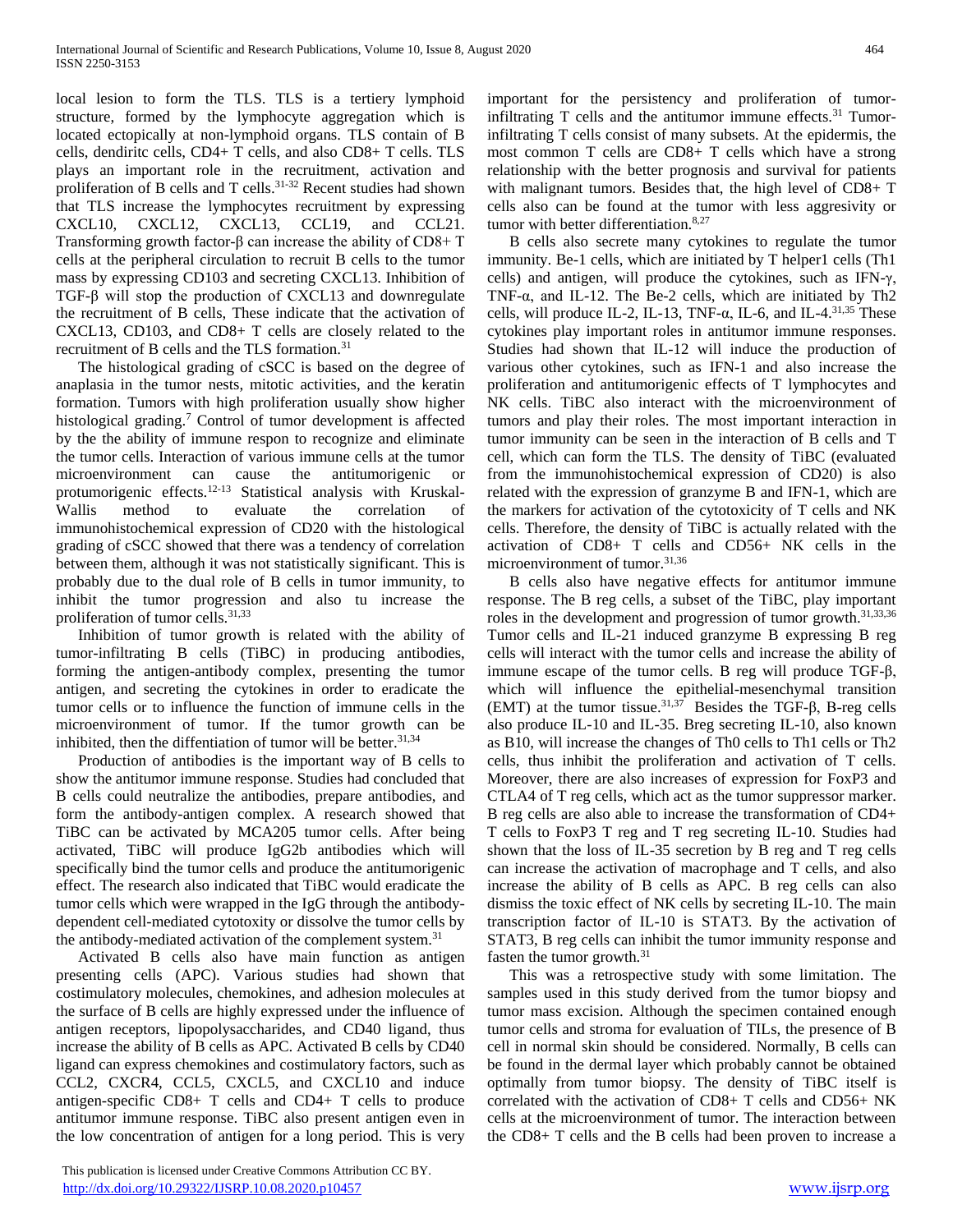better outcome for some malignant tumors. It should be evaluate too in cSCC. Besides that, this study did not evaluate the the protumorigenic effect of the specific subset of B cells. These limitations will give further consideration in future studies.

## V. CONCLUSION

After conducted this study, we conclude some points in the following:

- 1. The biopsy specimen of cSCC should reach the midreticular dermis for the better evaluation of tumorinfiltrating lymphocytes, especially for the B cells.
- 2. There is no statistical correlation between the immunohistochemical expression of CD20 with the level of intratumoral and stromal TILs at cSCC.
- 3. CD20 expression tends to have correlation with the histological grading of cSCC although it is not significant statistically.

#### **REFERENCES**

- [1] Stratigos A, Garbe C, Lebbe C, Malvehy J, Marmol V, Pehamberher H, *et al.* Diagnosis and treatment of invasive squamous cell carcinoma of the skin: european consensus-basaed interdisciplinary guideline. Eur. J. Cancer. 2015. doi:10.1016/ejca.2015.06.110
- [2] Potenza C, Bernardini N, Balduzzi V, Losco L, Mambrin A, Marchesiello A, *et al*. A review of the literature of surgical and nonsurgical treatments of invasive squamous cell carcinoma. Hindawi Biomed Research International. 2018. doi:10.1155/2018/9489163.
- [3] Motaparthi K, Kapil JP, Velazquez EP. Cutaneous squamous cell carcinoma: review of the eighth edition of the american joint committee on cancer staging guideline, prognostic factors, and histopathologic variant. Adv Anat Pathol. 2017; 4(4): 171-94.
- [4] Kabir S, Schmults CD, Ruiz ES. A review of cutaneous squamous cell carcinoma epidemiology, diagnosis, and management. Int J Cancer Manag. 2018; 11(1):e60846. doi: 10.5812/ijcm.60846.
- [5] Robert C. Understanding cutaneous squamous cell carcinoma. EMJ Dermatol. 2019; 7[Suppl 1]: 2-10.
- [6] Aslam AM. Facial cutaneous squamous cell carcinoma. BMJ. 2016. doi:10.1136/bmj.i1513.
- [7] Murphy GF, Beer TW, Cerio R, Kao GF, Nagore E, Pulitzer MP. Squamaous cell carcinoma. In Elder DE, Massi D, Scolyer RA, Willemze R. WHO classification of skin tumours. Lyon. 2018. pp. 35-45.
- Ahn SG, Jeong J, Hong SW, Jung WH. Current issues and clinical evidence in tumor-infiltrating lymphocytes in breast cancer. Journal of Pathology and Translational Medicine. 2015; 49: 355-63.
- [9] Hendry S, Salgado R, Gevaert T, Russel PA, John T, Thapa B, Christie M, *et al*. Assessing tumor-infiltrating lymphocytes in solid tumor: a practical review for pathologists and proposal for a standarized method from the international immuno-oncology biomarkers working group: part2: tils in melanoma, gastrointestinal tract carcinoma, non-small cell lung carcinoma, and mesothelioma, endometrial and ovarian carcinomas, squamous cell carcinoma of the head and neck, genitourinary carcinoma, and primary brain tumors. Adv Anat Pathol. 2017. Available from: [www.anatomicpathology.com](http://www.anatomicpathology.com/)
- [10] Bremnes RY, Busund LT, Kilvaer TL, Andersen S, Richardsen E, Paulsen EE, Hald S, *et al*. The role of tumor-infiltrating lymphocytes in development, progression, and prognosis of non-small cell lung cancer. Journal of Thoracic Oncology. 2015; 11(6): 789-800.
- [11] Suriany, Delyuzar, Alferraly TI, The correlation of tumor-infiltrating lymphocytes with tumor mass location and histological grading of cutaneous squamous cell carcinoma. IJSRP. 2019; 9(7). cutaneous squamous cell carcinoma. IJSRP. 2019; doi:10.29322/IJSRP.9.07.2019.p9179.
- [12] Yao W, He JC, Yang Y, Wang JM, Qian YW, Yang T, *et al*. The prognostic value of tumor-infiltrating lymphocytes in hepatocellular carcinoma: a systemic revies and meta-analysis. Scientific Report. 2017; 7:7525. doi: 10.1038/s41598-017-08128-1.

 This publication is licensed under Creative Commons Attribution CC BY. <http://dx.doi.org/10.29322/IJSRP.10.08.2020.p10457> [www.ijsrp.org](http://ijsrp.org/)

- [13] Sasada T, Suekane S. Variation of tumor-infiltrating lymphocytes in human cancers: controversy on clinical significance. Immunotherapy. 2011; 3(10): 1231-1251.
- [14] Li J, Wang J, Chen R, Bai Y, Lu X. The prognostic value of tumorinfiltrating T lymphocytes in ovarian cancer. Oncotarget. 2017; 8(9): 15621-31.
- [15] Goret NE, Goret CC, Topal U, Ozkan OF. A review of B lymphocytes in tumor immune response. J Stem Cell Res Med. 2019; 4: 1-3.
- [16] Linnebacher M, Maletzki C. Tumor-infiltrating B cells the ignored players in tumor immunology. OncoImmunology. 2012; 1(7): 1186-8.
- [17] Bottomley MJ, Thomson J, Harwood C, Leigh I. The role of the immune system in cutaneous squamous cell carcinoma. Int. J. Mol. Sci. 2019. doi: 10.3390/ijms20082009.
- [18] Henry C, Deschamps M, Rohrlich PS, Pallandre JR, Martin JPR, Callanan M, *et al*. Identification of an alternative CD20 transcript variant in B-cell malignancies coding for a novel protein associated to rituximab resistance. Blood. 2010; 115(12): 2420-9.
- [19] McKee PH, Calonje E, Brenn T, Lazar A. McKee's pathology of the skin 4 th Ed. China: Elsevier Saunders; 2012. p. 1115-34
- [20] Slater D, Walsh M. Standards and datasets for reporting cancers: dataset for the histological reporting of primary invasive cutaneous squamous cell carcinoma and regional lymph node 3rd Ed. London: The Royal College of Pathologist; 2014. Available from: http://www.rcpath.orgyresourceLibrary.
- [21] Kreike B, Kouwenhove M, Horlings H, Weigelt B, Peterse H, Barterlink H, van de Vijver MJ. Gene expression profiling and histopathological characterization of triple-negative/basal-like breast carcinoma. Breast Cancer Research. 2007; 9(5). Available from : [http://breast-cancer](http://breast-cancer-research.com/content/9/5/R65)[research.com/content/9/5/R65](http://breast-cancer-research.com/content/9/5/R65)
- [22] Knief J, Reddemann K, Petrova E, Herhahn T, Wellner U, Thorns C. High density of tumor-infiltrating B-lymphocytes and plasma cells signifies prolonged overall survival in adenocarcinoma of the esophagogastric junction. Anticancer Research. 2016; 36: 5339-46.
- [23] Salgado R, Denkert C, Demaria S, Sirtaine N, Klauschen F, Pruneri G, *et al*. The evaluation of tumor-infiltrating lymphocytes (tils) in breast cancer: recommendation by the international tils working group 2014. Ann Oncol. 2015; 26(2) : 259-71.
- [24] Abbas AB, Lichtman AH, Pillai S. Basic immunologu functions and disorders of the immune system. Canada: Elsevier; 2016. pp.147-68.
- [25] Garaud S, Buisseret L, Solinas C, Gi-Trantien C, de Wind A, den Eynden GV, *et al*. Tumor-infiltrating B cells signal functional humoral immune response in breast cancer. JCI Insight. 2019; 4(18): e129641.
- [26] Mullins CS, Gock M, Krohn M, Linnebacher M. Human colorectal carcinoma infiltrating b lymphocytes are active secretors of the immunoglobulin isotypes a, g, and m. Cancer MDPI. 2019; 11: 776. doi: 10.3390/cancers11060776.
- [27] William AE, Hussel T, Llyod C. Immunology mucosal and body surface defences. West Sussex: Wiley-Blackwell; 2012. pp. 196-216.
- [28] Nielsen JS, Nelson BH. Tumor-infiltrating B cells and T cells working together to promote patient survival. Oncoimmunology. 2012; 1(9): 1623- 4.
- [29] Egbuniwe IU, Karagiannis SN, Nestle FO, Lucy KE. Revisiting the role of B cells in skin immune surveillance. Trends in Immunology. 2015; 36(2): 102-9.
- [30] Tang H, Zhu M, Qiao J, Fu YX. Lymphotoxin signalling in tertiery lymphoid structures and immunotherapy. Cellular and Molecular Immunology. 2017; 14: 809-818.
- [31] Guo FF, Cui JW. The role of tumor-infiltrating b cells in tumor immunity. Journal of Oncology. 2019. Available from: <https://doi.org/10.1155/2019/2592419>
- [32] Lee HJ, Park IA, Song IH, Shin SJ, Kim JY, Yu JH. Tertiery lymphoid structures: prognostic significance and relationship with tumour-infiltrating lymphocytes in triple-negative breast cancer. Journal of Clinical Pathology. 2016; 69(5): 422-30.
- [33] Sarvaria A, Madrigal JA, Saudemont A. B cell regulation in cancer and anti-tumor immunity. Cellular&Molecular Immunology. 2017; 14: 662-74.
- [34] Pieper K, Grimbacher B, Eibel H. B-cell biology and development. The Journal of Allergy and Clinical Immunology. 2013. Available from: <https://doi.org/10.1016/j.aci.2013.01.046>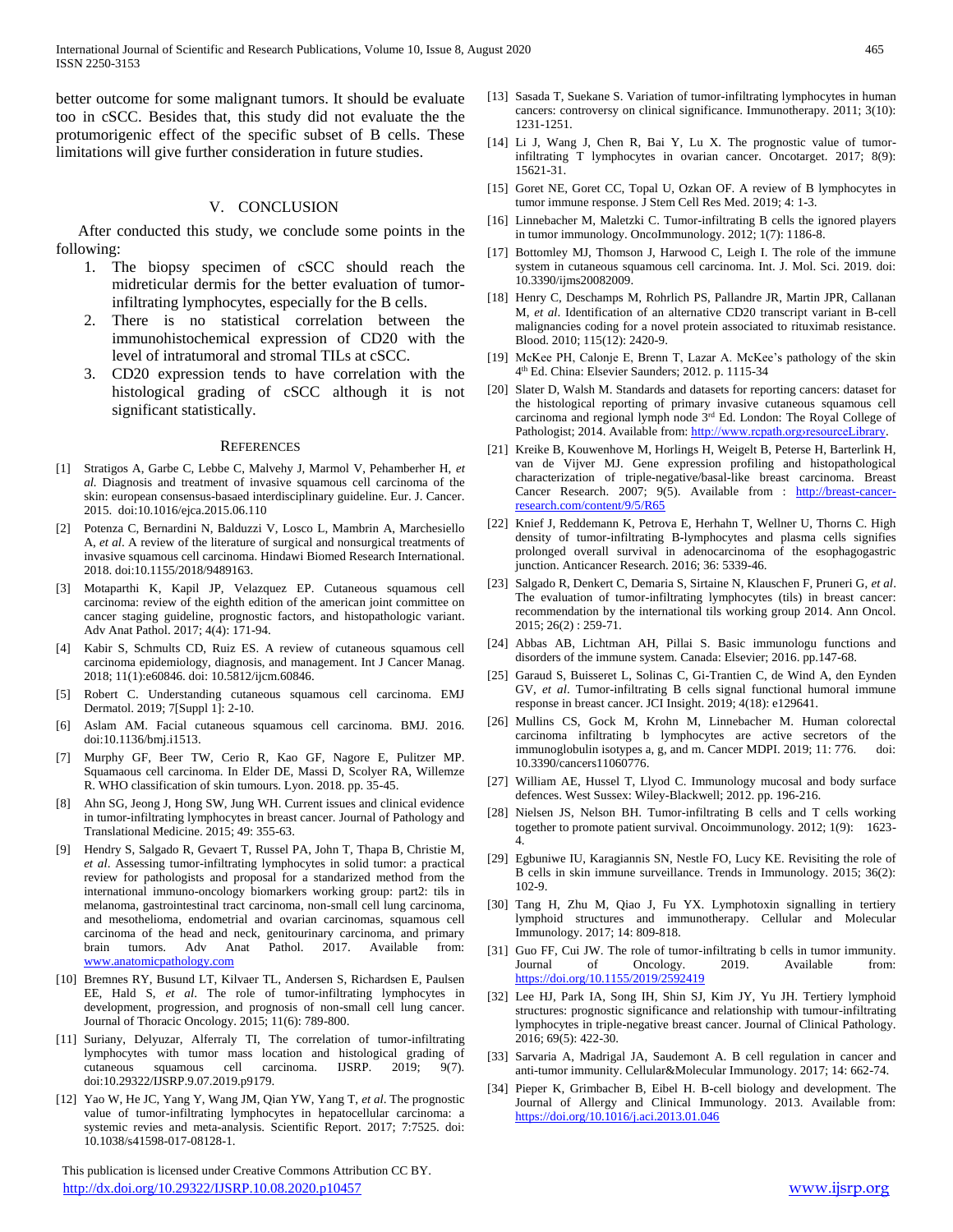- [35] Nelson BH. CD20<sup>+</sup> B cells: the other tumor-infiltrating lymphocytes. The Journal of Immunology. 2010; 185: 4977-82.
- [36] Garnelo M, Tan A, Her Z, Yeong J, Lim CJ, Chen J, *et al*. Interaction between tumor-infiltrating b cells and t cells controls the progression of hepatocellular carcinoma. Gut. 2017; 66(2): 342-51.
- [37] Jensen-Jarolim E, Fazekas J, Singer J, Hofstetter G, Oida K, Matsuda H, *et al*. Crosstalk of carcinoembryonic antigen and transforming growth factor-β via their receptors: comparing human and canine cancer. Cancer Immunology, Immunotherapy. 2015; 64(5): 531-7.

#### AUTHORS

**First Author** – dr. Suriany, Resident of Department of Anatomical Pathology, Faculty of Medicine, Universitas Sumatera Utara, medan, Indonesia, **email ID:**  [suriany.ppds.pa@gmail.com](mailto:suriany.ppds.pa@gmail.com)

**Second Author** – Dr. dr. Delyuzar, M.Ked.(PA), Sp.PA(K), Department of Anatomical Pathology, Faculty of Medicine, Universitas Sumatera Utara, Medan, Indonesia

**Third Author** – Dr. dr. T. Ibnu Alferraly, M.Ked.(PA), Sp.PA, D.Bioeth., Department of Anatomical Pathology, Faculty of Medicine, Universitas Sumatera Utara, Medan, Indonesia

**Fourth Author** – dr. Joko S.Lukito, Sp.PA(K), Department of Anatomical Pathology, Faculty of Medicine, Universitas Sumatera Utara, Medan, Indonesia

**Fifth Author** – dr. H. Soekimin, Sp.PA(K), Department of Anatomical Pathology, Faculty of Medicine, Universitas Sumatera Utara, Medan, Indonesia

**Correspondence Author** – dr. Suriany, Resident of Department of Anatomical Pathology, Faculty of Medicine, Universitas Sumatera Utara, Medan, Indonesia, **email ID:**[suriany.ppds.pa@gmail.com](mailto:suriany.ppds.pa@gmail.com)

## **Table 1. Distribution of cutaneous squamous cell carcinoma based on the histological grading, level of tumorinfiltrating lymphocytes, and the immunohistochemical expression of CD20**

| Variable                                  | Total (n) | Percentage $(\%)$ |
|-------------------------------------------|-----------|-------------------|
| <b>Histological Grading</b>               |           |                   |
| Well differentiated                       | 19        | 42.2              |
| Moderately differentiated                 | 16        | 35.56             |
| Poorly differentiated                     | 10        | 22.22             |
| Level of intratumoral TILs                |           |                   |
| None<br>$\bullet$                         | $\Omega$  | $\Omega$          |
| Minimal infiltration                      | 13        | 28.88             |
| Moderate infiltration                     | 25        | 55.56             |
| Massive infiltration                      | 7         | 15.56             |
| Level of stromal TILs                     |           |                   |
| None                                      | $\Omega$  | $\Omega$          |
| Minimal infiltration                      | 3         | 6.67              |
| Moderate infiltration                     | 16        | 35.55             |
| Massive infiltration                      | 26        | 57.78             |
| Immunohistochemical expression of CD20    |           |                   |
| None<br>$\bullet$                         | 10        | 22.22             |
| Scattered cells without dense infiltrates | 29        | 64.45             |
| Dense infiltration with tertiery lymphoid | 6         | 13.33             |
| formation (TLS)                           |           |                   |
| Total                                     | 45        |                   |